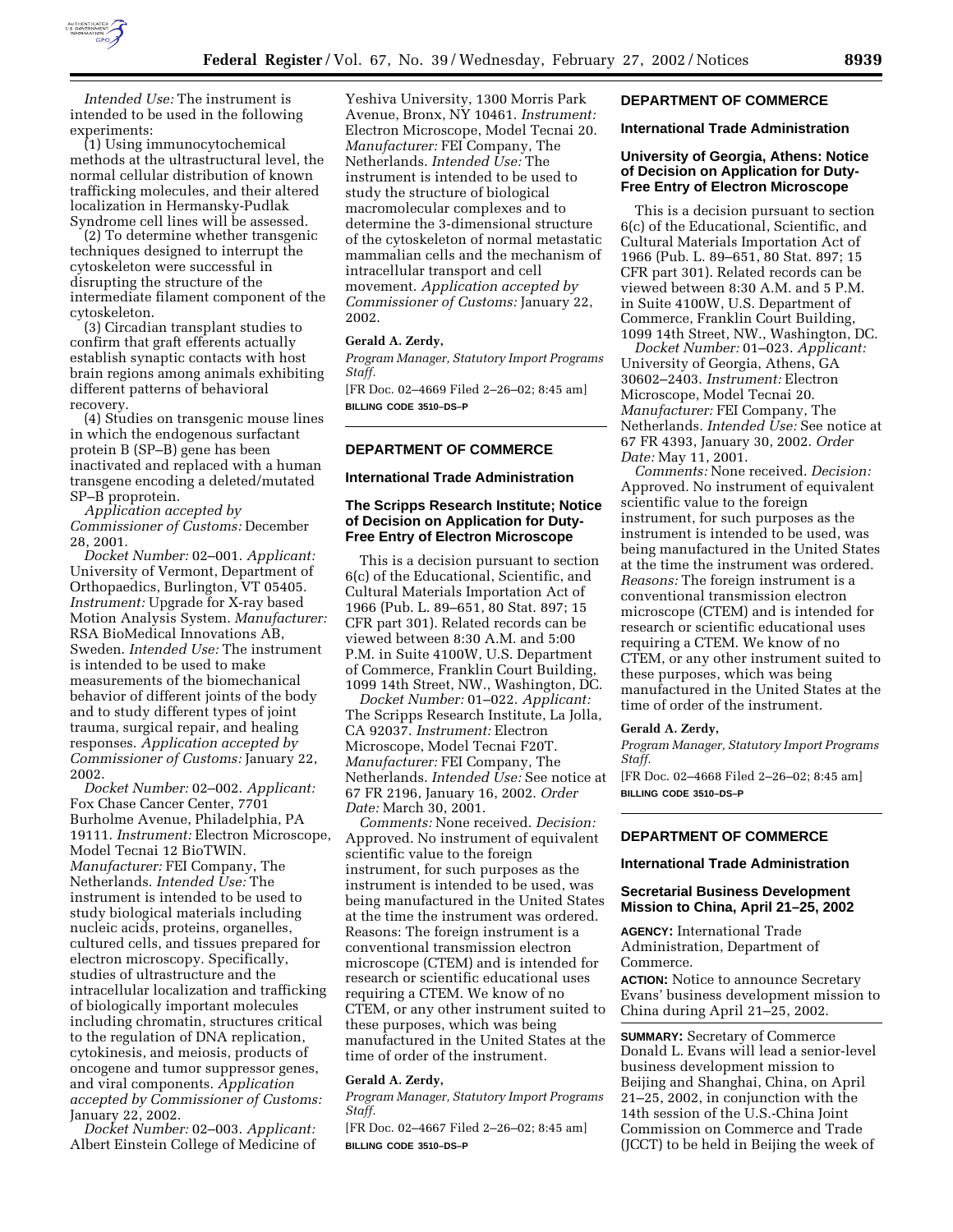April 21, 2002. The focus of the mission will be to help U.S. businesses explore trade and investment opportunities resulting from China's accession to the World Trade Organization (WTO) and related economic changes. The delegation will include approximately 15 U.S.-based senior executives of small, medium and large U.S. firms representing, but not limited to, the following key growth sectors: information technology, telecommunications, clean energy and

environmental technology, medical products, and construction equipment and services.

**DATES:** Applications should be submitted to the Office of Business Liaison by March 15, 2002. Applications received after that date will be considered only if space and scheduling constraints permit.

**CONTACT:** Office of Business Liaison; Room 5062; Department of Commerce; Washington, D.C. 20230; Tel: (202) 482– 1360; Fax: (202) 482–4054

#### **SUPPLEMENTARY INFORMATION:**

## **Secretarial Business Development Mission to China**

April 21–25, 2002.

*Mission Statement*

### **I. Description of the Mission**

Secretary of Commerce Donald L. Evans will lead a senior-level business development mission to Beijing and Shanghai, China, on April 21–25, 2002, in conjunction with the 14th session of the U.S.-China Joint Commission on Commerce and Trade (JCCT) to be held in Beijing the week of April 21, 2002. The focus of the mission will be to help U.S. businesses explore trade and investment opportunities resulting from China's accession to the World Trade Organization (WTO) and related economic changes. The delegation will include approximately 15 U.S.-based senior executives of small, medium and large U.S. firms representing, but not limited to, the following key growth sectors: information technology, telecommunications, clean energy and environmental technology, medical products, and construction equipment and services.

The business development mission will highlight the expanding U.S.-China economic and trade relationship as well as reaffirm U.S. Government support of China's economic reforms and free market growth resulting from China's WTO accession.

### **II. Commercial Setting for the Mission**

China is the world's fifth largest trading entity after the United States, the European Union, Japan, and Canada. Chinese officials in mid-January of 2002 announced that the economy grew 7.3 percent in 2001, while direct foreign investment last year reached a record \$46.84 billion. In great part due to strong increases in U.S. exports to China, bilateral trade was over \$5 billion higher during the first eleven months of 2001 than in 2000. U.S. merchandise exports to China are expected to have approached \$20 billion in 2001, an increase of roughly 20 percent over 2000.

China's accession to the WTO is expected to increase U.S.-China trade. New opportunities for U.S. exporters have been created, while a more predictable environment for trade and investment can also be expected. As part of its WTO accession agreement, China is committed to begin a phased opening of its large telecommunications services markets to foreign participation. In addition, increasing demand for computers and other high technology products and services is creating new opportunities for U.S. companies in the information technology (IT) market. China's market for IT hardware, software, and services is expected to grow to \$50 billion by 2005 from over \$21 billion in 2001. China's WTO commitments also are anticipated to open important new business opportunities for companies in China's medical and healthcare products sector.

China's commitment to environmental protection as a national priority is driving demand for clean energy and other environmental technologies. Clean coal technology, air and water resource management and monitoring, and pollution prevention and control equipment represent several promising areas within these new growth markets. Substantial new demand for construction of housing and other infrastructure projects is also expected in coming years, particularly in light of the upcoming 2008 Summer Olympic Games in Beijing. The importance of the Olympics for business opportunities over the next several years will resonate throughout multiple sectors of the Chinese market.

#### **III. Goals for the Mission**

The mission aims to further both U.S. commercial policy objectives and advance specific business interests. The mission will:

• Assist U.S. companies to pursue export and other new business opportunities in China by introducing them to key host government decisionmaking officials and to potential business partners;

• Assist new-to-market firms to gain access to the Chinese market and to promote new business for U.S. companies already operating in China's changing market; and

• Enhance U.S.-China governmentindustry dialogue.

### **IV. Scenario for the Mission**

The Business Development Mission will provide participants with exposure to high-level contacts and access to the Chinese market. American Embassy officials and local U.S. businesses will provide a detailed briefing on the economic, commercial and political climate, and current business opportunities. Meetings will be arranged with appropriate government ministers and other senior government officials. In addition, private meetings will be scheduled with potential business partners. Representational events will also be organized to provide mission participants with opportunities to meet China's business and government representatives as well as U.S. business people living and working in China.

Under JCCT auspices, Secretary Evans will meet with his trade counterparts and other senior government officials to encourage market reforms beneficial to the U.S. private sector and discuss various issues of interest and concern. The Secretary will also meet with resident American business representatives.

The Department of Commerce's International Trade Administration will provide logistical support for these activities.

## **V. Criteria for Participant Selection**

The recruitment and selection of private sector participants for this mission will be conducted according to the ''Statement of Policy Governing Department of Commerce-Overseas Trade Missions'' established in March 1997. Promotion and recruitment will include, but not be limited to, posting on appropriate Departmental home pages, notification in the **Federal Register**, and through distribution of the trade mission statement and further information to national and other trade associations and trade publications. Approximately 15 companies will be selected for the mission. Companies will be selected according to the criteria set out below.

#### *Eligibility*

Participating companies must be incorporated in the United States. A company is eligible to participate only if the products and/or services that it will promote (a) are manufactured or produced in the United States; or (b) if